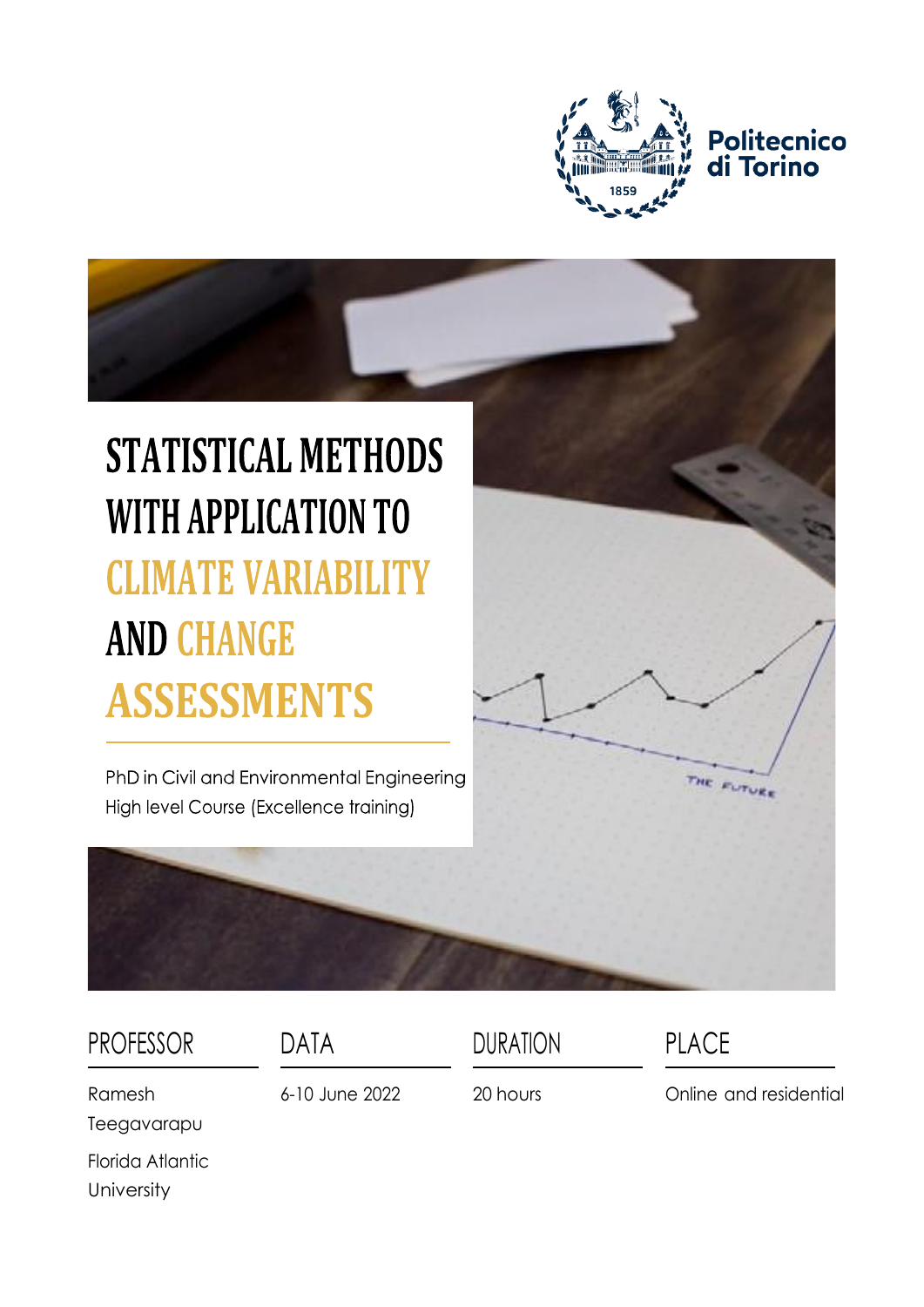### **COURSE DESCRIPTION**

This course presents a comprehensive review of statistical approaches and methodsthat are essential for the analysis of hydroclimatic data and for evaluating climatevariability and change influences but can also be of widespread interest for a general audience. The course emphasizes three main issues: (1) data analysis, (2) statistical methodologies, and (3) application of techniques. The course provides anexhaustive background and in-depth review of exploratory data analysis, statistical(both parametric and nonparametric), and data mining methods to evaluate changes, trends, anomalies, and extremes detection and appropriate treatment. Applications of statistical methods and practical laboratory work with real-world data for climate change and variability assessments will be part of this course.

The lessons will be provided as an online course, through "Portale della Didattica".However, students will have the opportunity to attend in course in presence.

Data has a better idea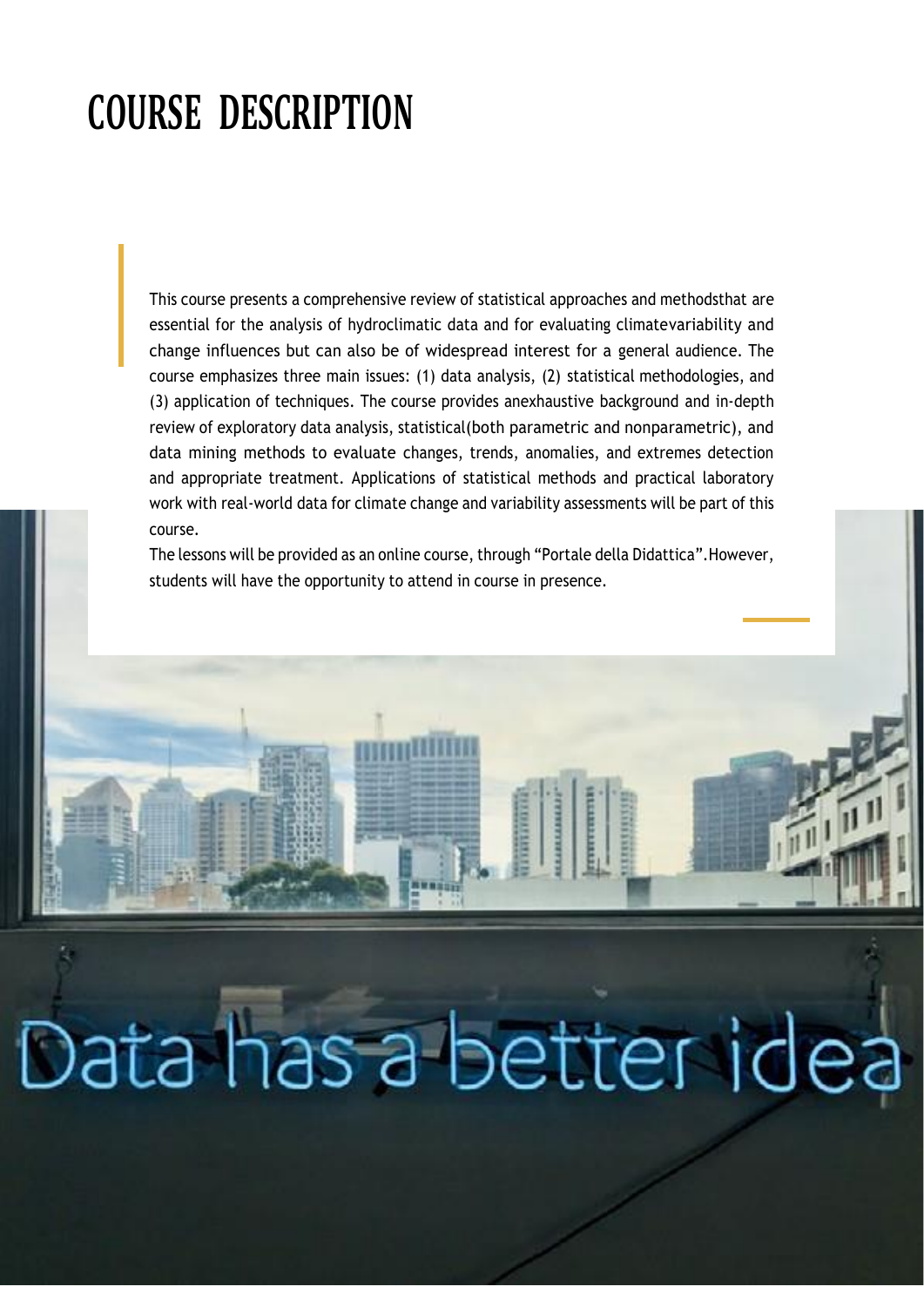### **PROGRAMME**

#### 06/06/2022 09:00-13:00

#### **Lesson 1: Understanding Hydroclimatic Data: Climate Change and Variability**

Data: Observations and estimates; understanding climate variability and change especially froma data perspective, data scarcity, exploratory data analysis, visual evaluation of time series data, evaluation of spatial data and outlies, handling of data anomalies, summary statistics, univariate andmultivariate analysis: basics, smoothing methods and introduction to data mining and assimilation, and time series analysis, development of univariate and multivariate forecasting approaches.

#### 07/06/2022 09:00-13:00

#### **Lesson 2: Parametric Statistical Methods**

Introduction. Paired and unpaired tests, assessment of changes in statistical moments, changesin distributions, data transformations (e.g., Box-Cox transformation and others), trends, and changepoint assessments. Detection of homogeneity.

#### 08/06/2022 09:00-13:00

#### **Lesson 3: Non-Parametric Statistical Methods**

Introduction to rank-based methods, measures of associations, trends, and changes, changes in data:moments, rank-based methods, assessment of homogeneity, evaluation of persistence, smoothing methods, resampling methods (e.g., bootstrap).

09/06/2022 09:00-13:00

#### **Lesson 4: Climate Variability Evaluation**

Introduction to climate variability, manifestations of climate variability, coupled oceanic and atmospheric oscillations, changes in essential climatic variables, assessment of changes in precipitation, temperature, and streamflow, use of parametric and nonparametric methods.

#### 10/06/2022 09:00-13:00

#### **Lesson 5: Climate Change and Stationarity Assessment**

Introduction to climate change, downscaling, bias corrections, statistical methods for assessment of climate change, stationarity and its assessment, frequency analysis, hydrologic design, and water resources management under climate change and climate change adaptation.